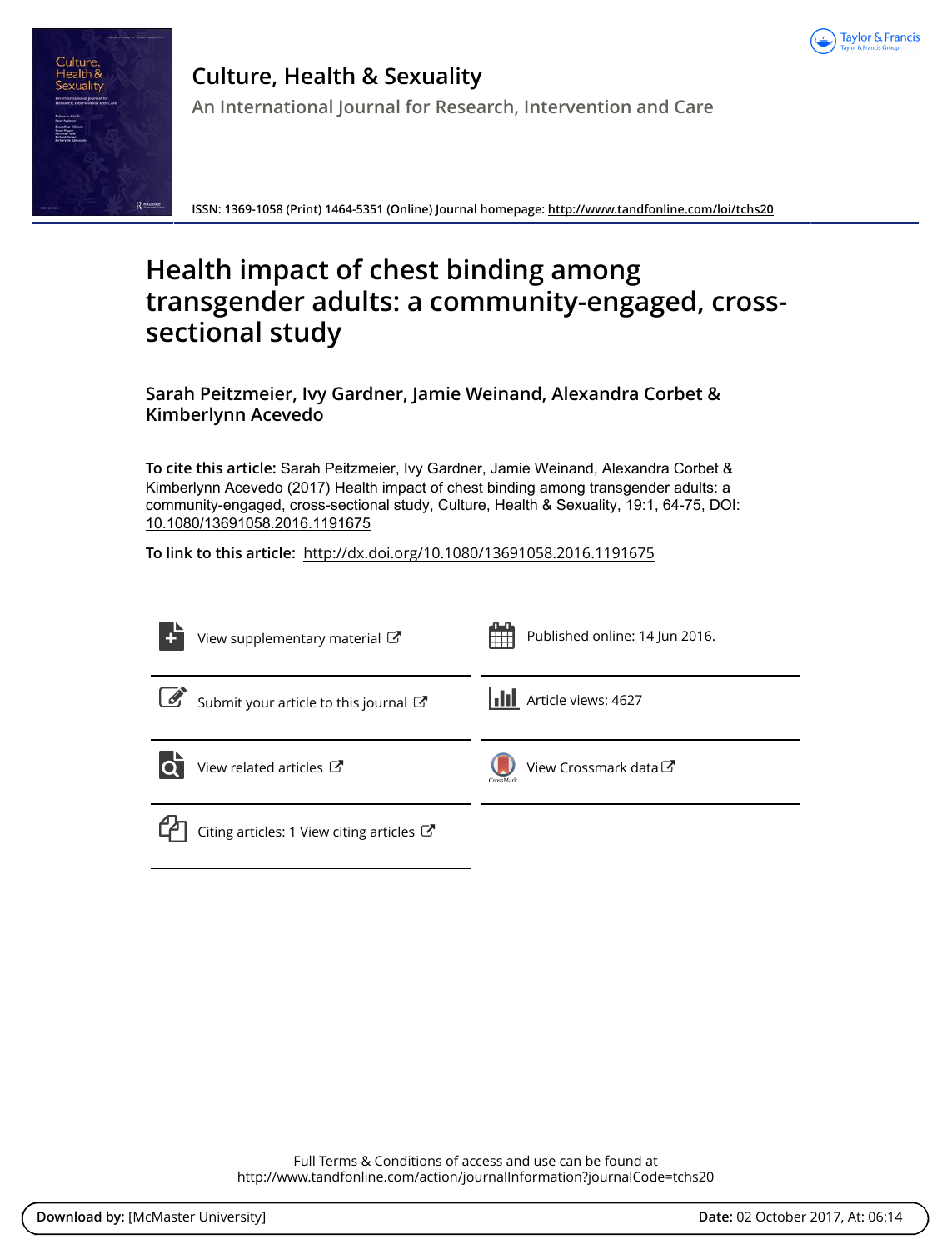

# **Health impact of chest binding among transgender adults: a community-engaged, cross-sectional study**

S[a](#page-1-0)rah Peitzmeier<sup>a</sup>, Ivy Gardner<sup>[b](#page-1-1)</sup>, Jamie Weinand<sup>b</sup>, Alexandra Corbet<sup>c</sup> and Kimberlynn Acevedo<sup>b[,c](#page-1-2)</sup>

<span id="page-1-2"></span><span id="page-1-1"></span><span id="page-1-0"></span>aJohn Hopkins School of Public Health, Baltimore, MD, USA; **bBoston University School of Medicine**, Boston, MA, USA; 'Boston University School of Public Health, Boston, MA, USA

#### ABSTRACT

Chest binding involves the compression of chest tissue for masculine gender expression among people assigned a female sex at birth, particularly transgender and gender non-conforming individuals. There are no peer-reviewed studies that directly assess the health impacts of chest binding, yet transgender community resources commonly discuss symptoms such as pain and scarring. A crosssectional 32-item survey was administered online to an anonymous, non-random sample of adults who were assigned a female sex at birth and had had experience of binding (*n* = 1800). Multivariate regression models were used to identify practices associated with self-reported health outcomes. Of participants, 51.5% reported daily binding. Over 97% reported at least one of 28 negative outcomes attributed to binding. Frequency (days/week) was consistently associated with negative outcomes (22/28 outcomes). Compression methods associated with symptoms were commercial binders (20/28), elastic bandages (14/28) and duct tape or plastic wrap (13/28). Larger chest size was primarily associated with dermatological problems. Binding is a frequent activity for many transmasculine individuals, despite associated symptoms. Study findings offer evidence of how binding practices may enhance or reduce risk. Clinicians caring for transmasculine patients should assess binding practices and help patients manage risk.

#### **Introduction**

An increasing body of literature documents the unique health needs of the transgender population, including transmasculine individuals, who were assigned a female sex at birth and identify on the masculine spectrum. This term encompasses individuals who identify as female-to-male, trans men, transgender men, genderqueer, gender non-conforming and other gender identities, who make up an estimated 0.3 to 0.5% of the US natal female population, or approximately 470,893 to 784,822 people in the USA (Conron et al. [2012](#page-11-0); Gates [2011\)](#page-12-0). One such unique and understudied health issue in this population is chest binding,

<span id="page-1-4"></span>**CONTACT** Sarah Peitzmeier **soluts** [speitzme@jhsph.edu](mailto:speitzme@jhsph.edu)

ARTICLE HISTORY Received 11 October 2015

Accepted 16 May 2016

<span id="page-1-3"></span>**KEYWORDS** Chest binding; transmasculine; transgender; LGBT; health

<sup>© 2016</sup> Informa UK Limited, trading as Taylor & Francis Group Supplemental data for this article can be accessed here: <http://dx.doi.org/10.1080/13691058.2016.1191675>.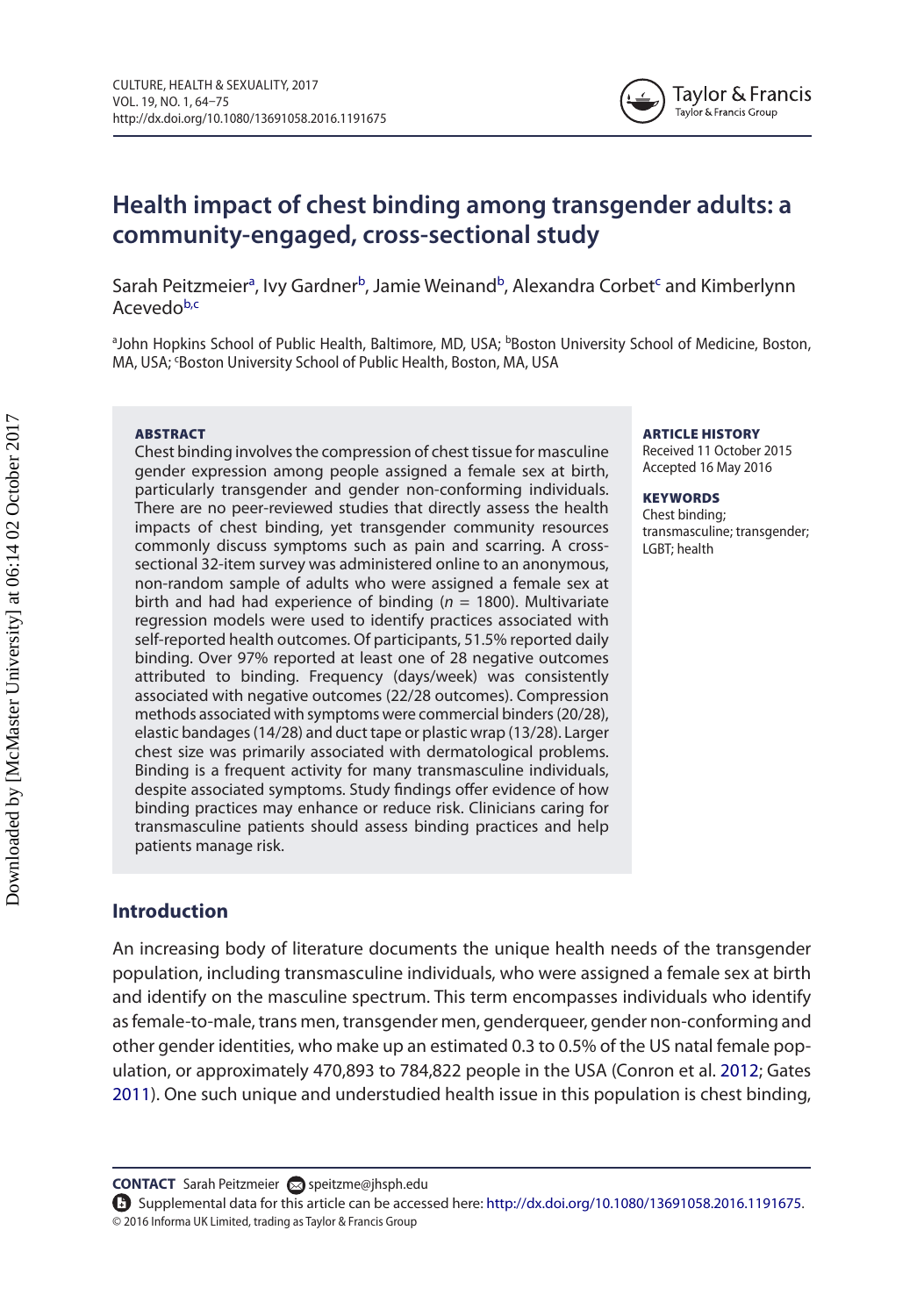<span id="page-2-11"></span><span id="page-2-10"></span><span id="page-2-9"></span><span id="page-2-8"></span><span id="page-2-4"></span><span id="page-2-1"></span>defined as any activity that involves the compression of breast tissue in order to create a flatter appearance of the chest (Hudson [2004\)](#page-12-1). Transmasculine and some intersex individuals may adopt chest binding as a means of gender expression (Hudson [2004](#page-12-1)), to cope with gender dysphoria (i.e., distress due to the difference between the individual's sex assigned at birth and gender identity) (Bockting, Knudson, and Goldberg [2006;](#page-11-1) Manderson [2012](#page-12-2)), and/or to increase a sense of safety in public spaces (Ekins and King [2006](#page-11-2); Lev [2004](#page-12-3)). Binding is a common practice in transmasculine communities; in one Australian study, 87% of respondents had used binding (Jones et al. [2015\)](#page-12-4). For many transmasculine people, chest binding is considered a necessary rather than elective daily activity due to associated mental and emotional health benefits (Cole and Han [2011](#page-11-3)). For transmasculine people who desire chest reconstruction surgery ('top surgery'), binding is typically used as an interim measure until surgery can be obtained (Factor and Rothblum [2008\)](#page-11-4). However, not all individuals who bind have access to or are interested in surgery (Factor and Rothblum [2008](#page-11-4); Reisner et al. [2013\)](#page-12-5).

<span id="page-2-18"></span><span id="page-2-16"></span><span id="page-2-14"></span><span id="page-2-13"></span><span id="page-2-12"></span><span id="page-2-7"></span><span id="page-2-6"></span><span id="page-2-5"></span><span id="page-2-3"></span><span id="page-2-2"></span><span id="page-2-0"></span>Concerns about the long-term physical health effects of binding are prevalent in the transmasculine community (Dutton, Koenig, and Fennie [2008\)](#page-11-5). Past research has explored the effects of chest binding in regards to lactation suppression (Swift and Janke [2003](#page-12-6)) and gynaecomastia (Huber [2012\)](#page-12-7), but never within transmasculine populations (Maycock and Kennedy [2014](#page-12-8)). Evidence from case series and community reports demonstrate that binding may lead to a variety of negative health outcomes including pain (Nelson, Whallett, and McGregor [2009\)](#page-12-9), skin excess/ptosis (Berry, Curtis, and Davies [2012;](#page-11-6) Monstrey et al. [2008](#page-12-10)), bruising, fractured ribs, pneumothoraces (TransGuys 2014) and infection (Feldman and Goldberg [2006;](#page-12-11) Hudson [2004\)](#page-12-1). Several dermatological outcomes, specifically skin excess, ptosis, and reduced skin elasticity, can contribute to poor surgical results for individuals who later pursue chest reconstruction surgery (Berry, Curtis, and Davies [2012;](#page-11-6) Monstrey et al. [2008;](#page-12-10) Wolter et al. 2015). Current recommendations shared by transmasculine and lesbian, gay, bisexual, transgender and queer community organisations for healthy binding include: wearing a correctly sized binder, avoiding the use of elastic bandages, duct tape or plastic wrap, removing binders when sleeping and limiting binding to 8–12 hours per day (QMunity [2013;](#page-12-12) Stanford University, Vaden Health Center [2014](#page-12-13)). These recommendations are largely based on personal experience with binding rather than clinical or population-based studies.

<span id="page-2-17"></span><span id="page-2-15"></span>The Binding Health Project (BHP) is a community-engaged research project that aims to address the dearth of evidence about chest binding. The objectives of this analysis were to: (1) understand the prevalence of negative health outcomes among those who bind, (2) identify risk factors for negative health outcomes and (3) develop preliminary evidence-based recommendations for healthy binding based on these risk factors.

# **Methods**

Study researchers developed a 32-item cross-sectional survey to ascertain information on binding practices, physical and mental health outcomes attributed to binding, quality of patient-provider interactions and use of trans-specific healthcare. Questions were generated through a comprehensive literature review that included peer reviewed sources, community resources and online guides. A four-member pilot group comprised of transmasculine persons who had engaged in chest binding revised the survey prior to distribution for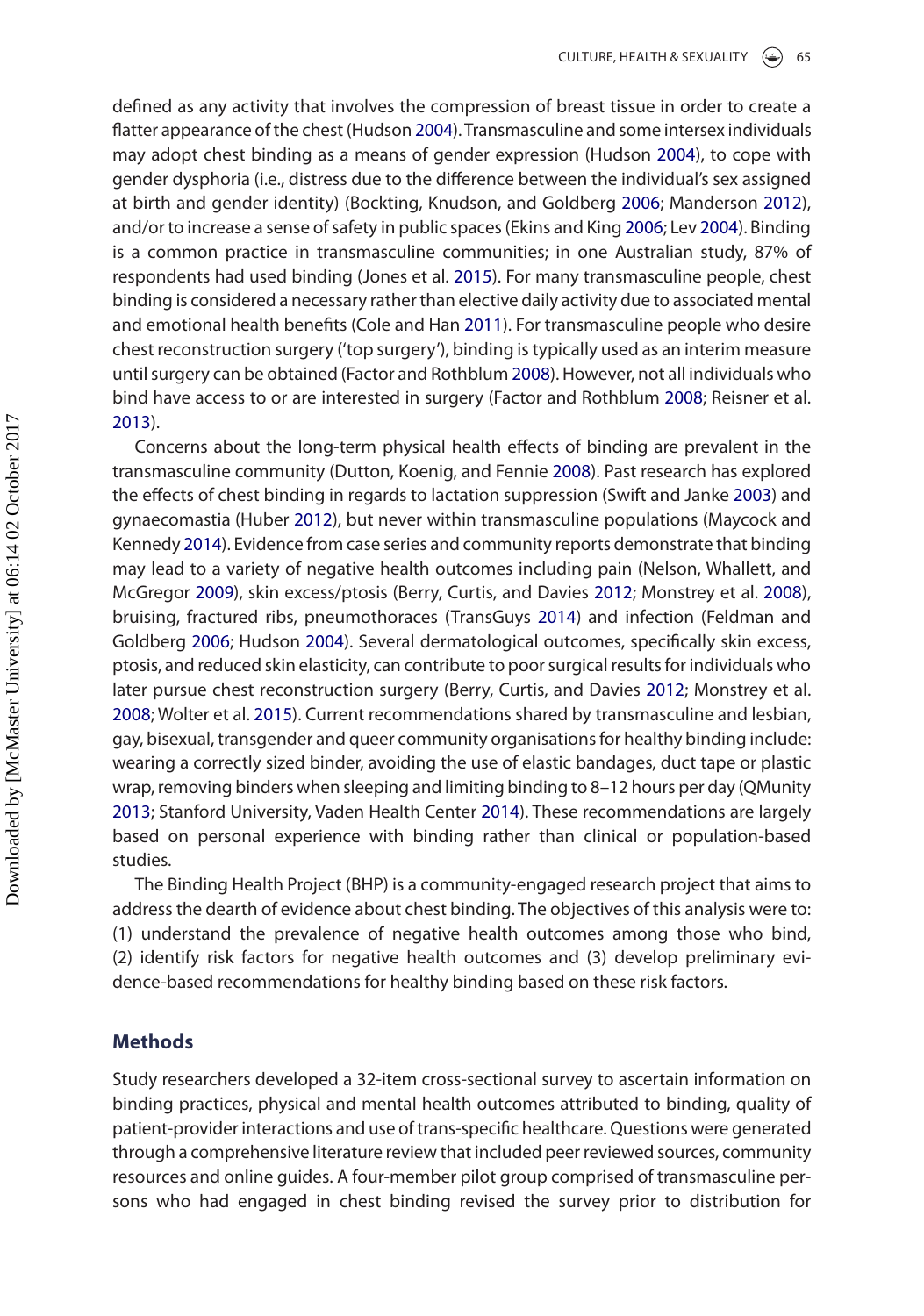respectfulness of terminology, question phrasing and relevance; the research team itself also includes individuals who bind. The current analysis using quantitative data to identify risk factors for negative physical health outcomes is somewhat positivist in nature, but is congruent with the transformative paradigmatic framework of the larger study by: (1) the process of community engagement to identify questions and outcomes of interest, (2) the understanding that binding is critical to many individuals' mental health and quality of life and that findings may be use to empower individuals to bind more safely rather than to categorically recommend against binding, (3) a commitment to disseminating these results in ways that are most useful to the community, and (4) the overall goal of diminishing disparities in health and healthcare for this underserved population.

#### *Study population*

Survey distribution was completed online. We used the social media outlets Facebook, Twitter, and Tumblr for dissemination. The project also contacted regional, national, and international LGBTQ community organisations through email and posted on web-based forums that serve transgender and gender non-conforming communities. Survey participants received a link to the survey and were encouraged to share the link widely among their own networks. The survey was open to all female assigned at birth (FAAB) and intersex-identified individuals over the age of 18 who bound at the time of the survey or did so at some point in their lives. Informed consent was obtained within the survey and those surveyed participated of their own volition without direct incentives. Participants were given the option to skip any question they did not feel comfortable answering. The study was approved by the Boston University Institutional Review Board. The results were collected anonymously in April and May 2014. A total of 2012 surveys were completed. Surveys from respondents under the age of 18 were discarded (n=212), producing a final sample of 1,800 responses.

#### *Measures*

<span id="page-3-2"></span><span id="page-3-1"></span><span id="page-3-0"></span>A comprehensive search strategy that assessed peer-reviewed literature and information from health clinics, lesbian, gay, bisexual and transgender organisations and online community resources was used to develop a list of 28 health outcomes potentially associated with binding. An initial literature review was conducted using PubMed, Web of Science and Google Scholar, as well as a backward citation search to identify additional articles. This process yielded a preliminary list of physical health outcomes including shortness of breath (Israel [2001;](#page-12-14) Morrow and Messinger [2006](#page-12-15); Teich [2012\)](#page-12-16), chest pain or discomfort (Israel [2001](#page-12-14); Bockting, Knudson, and Goldberg [2006](#page-11-1); Nelson, Whallett, and McGregor [2009](#page-12-9)), back pain (Teich [2012\)](#page-12-16), dermatological issues (scarring, excess skin, rash, cuts) (Berry, Curtis, and Davies [2012;](#page-11-6) Israel [2001](#page-12-14); Morrow and Messinger [2006](#page-12-15)), overheating (Bockting, Knudson, and Goldberg [2006\)](#page-11-1) and breast changes (Berry, Curtis, and Davies [2012](#page-11-6); Monstrey et al. [2008](#page-12-10); Nelson, Whallett, and McGregor [2009\)](#page-12-9). We also examined online resources developed for and by individuals who chest bind, such as online guides for transmasculine individuals, web-based forums and YouTube videos, as a means to delineate the specific concerns of this population. Digital media is well documented as an important source of information and social support for many marginalised communities, including lesbian, gay, bisexual,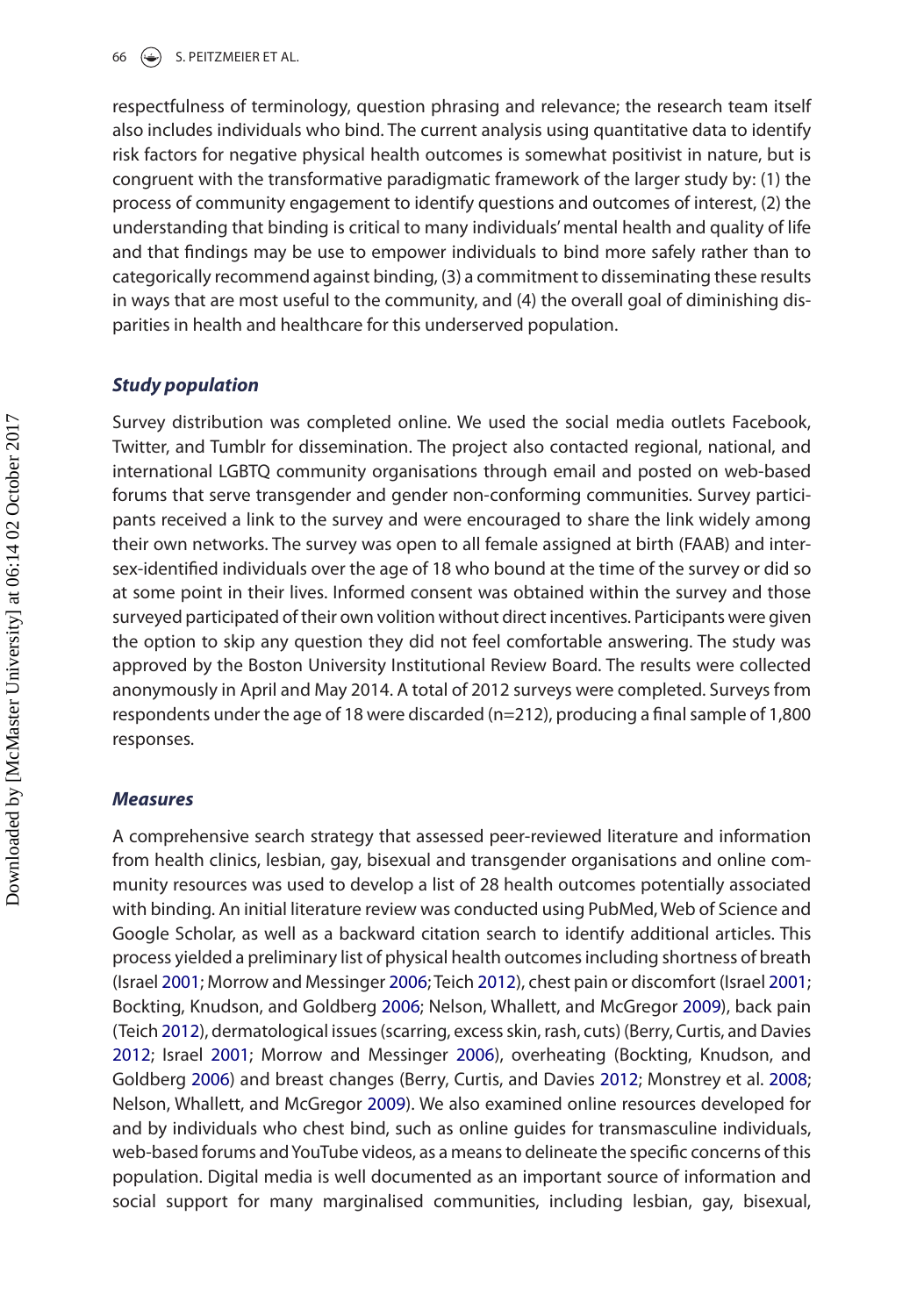<span id="page-4-2"></span><span id="page-4-0"></span>transgender and queer populations (Alexander [2004](#page-11-7); Mehra [2004;](#page-12-17) Thurlow and Bell 2009), and allowed greater insight into their concerns and experiences with chest binding. Community resources corroborated the outcomes identified in the peer-reviewed literature and additionally identified the following community concerns with binding: poor posture, fungal infections, long-term skin damage, sores, reduced skin elasticity, rib damage, fluid build-up in the lungs, circulation problems, dizziness, headaches and spinal misalignment (Columbia Health [2014](#page-11-8); QMunity [2013;](#page-12-12) Stanford University, Vaden Health Center [2014](#page-12-13)).

<span id="page-4-1"></span>A final list of 28 outcomes was compiled based on how frequently the outcome was reported in the literature and community resources, and if binding could plausibly cause the outcome. These outcomes were: rib fractures, back pain, chest pain, rib or spine changes, bad posture, shoulder pain, shoulder joint 'popping', muscle wasting, numbness, headache, overheating, fatigue, weakness, lightheadedness or dizziness, cough, respiratory infections, shortness of breath, heartburn, abdominal pain, digestive issues, breast changes, breast tenderness, scarring, swelling, acne, itch, skin changes and skin infections. The list of bindingassociated health outcomes was also reviewed for clarity and patient-centredness through consultation with the pilot group. Survey participants were asked 'Have you experienced any of the following health problems and attribute them to binding?' and selected yes or no for each outcome.

Country of residence, age and gender identity were collected. Participants were presented with 25 gender identity options in addition to a free response option. For the purposes of summarising these data, gender identity responses were then grouped under nine umbrella categories reviewed by the authorship team and pilot group.

To assess frequency of binding, participants were asked, 'How many days on average do or did you bind?' and selected the number of days per week spent binding on average. To assess intensity of binding, participants were asked, 'How many hours on average do or did you bind on those days?' and selected a number between 1 and 24. To assess binding duration, participants were asked, 'How long have you been binding or how long have you bound in the past? (i.e., weeks, months, years)' and selected one of 11 categories ranging from '1 to 3 weeks' to '7+years'. An aggregate measure of total binding, termed 'binding-years' and modeled after the measure of pack-years for cigarette smoking, was developed and calculated by multiplying average intensity, average frequency and duration and scaling to represent the equivalent number of years spent binding at 8 hours per day for 7 days per week.

Participants were asked to select the binding methods that they primarily used with the question, 'What method(s) do/have you used to bind for the majority of the time? You may select multiple boxes.' Options included elastic bandages, shirt layering, sports bras, multiple sports bras, athletic compression wear, neoprene compression wear, duct tape/plastic wrap, binders and other. Participants were able to add free response information to the 'other' category. Free responses were coded and assigned to pre-existing categories or a 'homemade' category that included binding with household items excluding duct tape or plastic wrap. This category included binding with belts, scarves, tight fabric held with pins or tape, back braces, undersized swimsuits, girdles and pantyhose.

Participants were asked to self-report their unbound chest size. The Binding Health Project converted chest sizes from the band and cup sizing (e.g., '38DD') to a single cup sizing regardless of band size (i.e., 'E'). Our use of a single cup sizing method was based on the hypothesis that binding practices and negative health outcomes would be primarily influenced by cup size (the amount of breast tissue extension relative to the chest wall) rather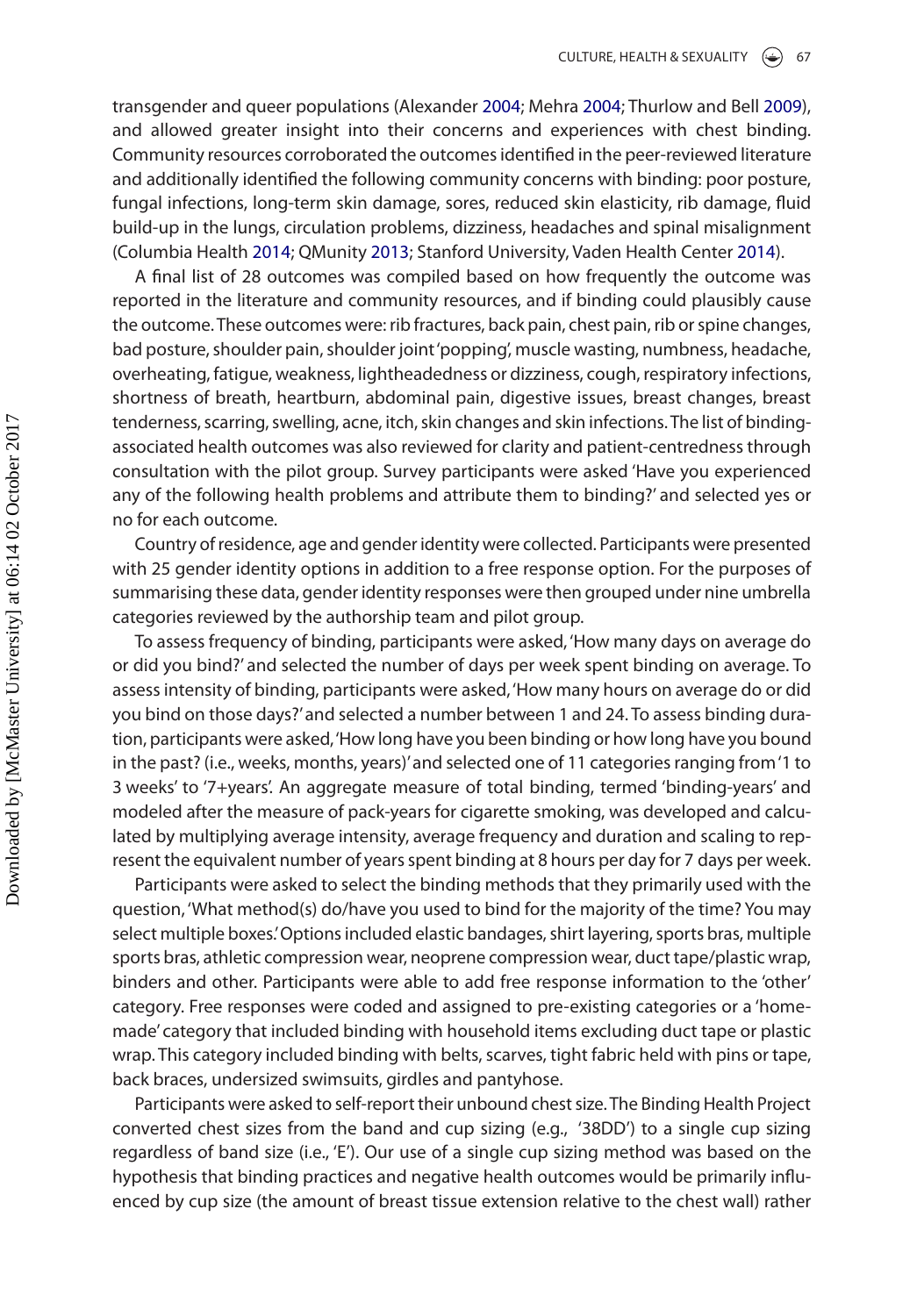68  $\left(\frac{1}{2}\right)$  S. PEITZMEIER ET AL.

than band size. Chest size conversions were standardised between international participants using online reference guide SizeGuide (2014, accessed October 2014). Chest size was coded as an ordered categorical variable so that in logistic regression models chest size could be modeled to understand the increased odds associated with a one-unit increase in cup size.

# *Statistical analysis*

The data were analysed in 2015. Descriptive statistics were computed to understand sample demographics, binding practices and frequency of health outcomes. A paired *t*-test was used to analyse change in mood before and after binding. Bivariate odds ratios were calculated to understand the relationship between each of the key covariates and each of the 28 outcomes. Twenty-eight multivariate logistic regression models, one for each of the 28 health outcomes investigated, were constructed to identify factors that were independently associated with each health outcome. Each multivariate model included binding practices (frequency, duration, intensity), binding methods (nine categories) and chest size. The aggregate measure of total binding (binding-years) was not included in multivariate models as it is a linear combination of frequency, duration and intensity, all of which were already included in the model. Missing data were handled with model-wise deletion.

## **Results**

The majority of participants lived in the USA (68.1%) or Canada (13.5%), with 38 countries represented in total (Table [1\)](#page-6-0). Participants' age ranged from 18 to 66 years old, with a median age of 23 years. Participants reported over 70 unique gender identity terms that were not mutually exclusive. Transgender or masculine identities were most common (79.5 and 68.1%, respectively), with 33.8% identifying as genderqueer or agender, and some representation from feminine-identified and intersex individuals. The majority had not undergone a chest reduction or reconstruction surgery (86.9%), but many were interested in or planning to obtain surgery in the future (66.6%).

There was large variation in how concerned participants were about the effects of binding on their physical health, with the median participant somewhat concerned (3 on a scale from 1 to 5). Self-reported mental health effects were almost universally positive, with qualitative data indicating decreases in suicidality, anxiety and dysphoria and increased selfesteem, confidence and ability to go out safely in public. Participants reported an increase in self-reported mood with binding; those reporting 'very positive' and 'positive' mood increased from 7.5% to 69.9% with binding. On average, respondents' rating of their mood before and after binding significantly increased from a 2.1 to a 3.8 on a 5-point scale (mean difference = 1.73, 95%CI: 1.67, 1.79).

Binding was a daily occurrence for most participants, with 51.5% binding seven days per week on average (Table [2\)](#page-7-0). When binding, participants bound for an average of 10 hours per day. Most participants in the sample (78%) had bound for at least a year. The median duration of binding was two years. Unbound chest size varied widely.

Binding methods were diverse, although the majority reported using a commercial binder (87.2%). Sports bras (33.1%), layering shirts (24.0%), layering multiple sports bras (18.6%) and using elastic or other bandages (16.5%) were the next most common methods.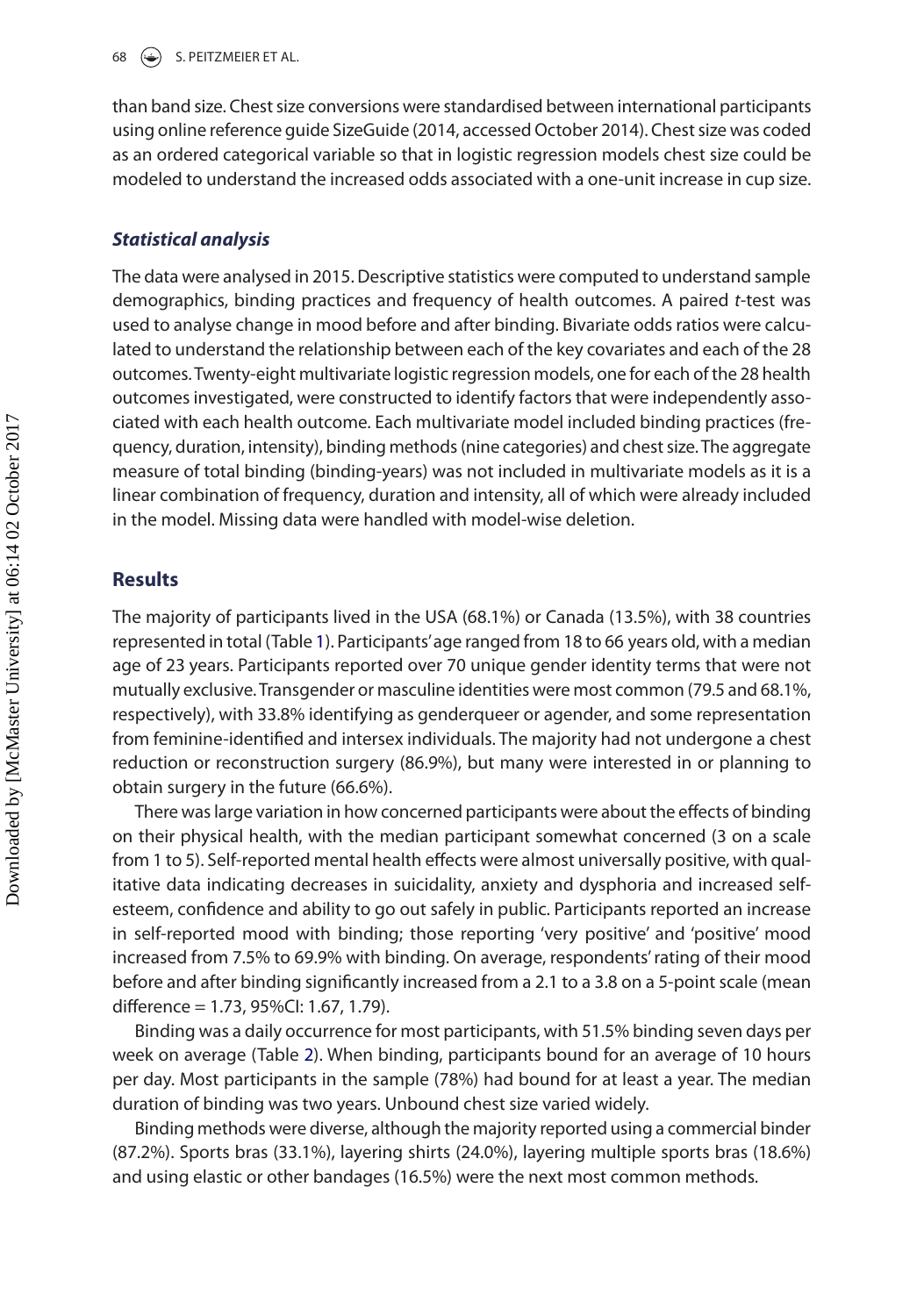|                                                                                          | Percent (n) ( $n = 1800$ except where indicated) |
|------------------------------------------------------------------------------------------|--------------------------------------------------|
| Geographical location                                                                    |                                                  |
| <b>USA</b>                                                                               | 68.13 (1226)                                     |
| Canada                                                                                   | 13.49 (243)                                      |
| United Kingdom                                                                           | 7.16 (129)                                       |
| Other European                                                                           | 5.89 (106)                                       |
| Oceania                                                                                  | 3.83(69)                                         |
| Latin America                                                                            | 0.22(4)                                          |
| Middle East                                                                              | 0.11(2)                                          |
| Africa                                                                                   | $0.11\%$ (2)                                     |
| Asia                                                                                     | 0.50(9)                                          |
| Unknown                                                                                  | 0.55(10)                                         |
| Age (years)                                                                              |                                                  |
| $18 - 24$                                                                                | 57.7 (1040)                                      |
| $25 - 34$                                                                                | 32.7 (589)                                       |
| $35 - 44$                                                                                | 7.1(127)                                         |
| $45 - 54$                                                                                | 1.7(31)                                          |
| $54 - 66$                                                                                | 0.7(13)                                          |
| Gender identity categories (not mutually exclusive)                                      |                                                  |
| Transgender                                                                              | 79.5 (1431)                                      |
| Male or masculine                                                                        | 68.1 (1227)                                      |
| Genderqueer/bigender                                                                     | 34.2 (616)                                       |
| Agender                                                                                  | 33.8 (608)                                       |
| Feminine                                                                                 | 12.8 (230)                                       |
| Masculine female                                                                         | 6.6(118)                                         |
| Cisgender                                                                                | 1.7(31)                                          |
| Intersex                                                                                 | 1.3(24)                                          |
| Other                                                                                    | 0.6(10)                                          |
| Top surgery ( $n = 1796$ )                                                               |                                                  |
| Had already had top surgery                                                              | 13.1 (236)                                       |
| Planning on getting top surgery                                                          | 66.6 (1,197)                                     |
| Not planning on getting top surgery                                                      | 12.9 (232)                                       |
| Unsure                                                                                   | 7.3 (131)                                        |
| How concerned are you about the effects of binding on<br>your health? ( $n = 1788$ )     |                                                  |
| 1 (Not concerned at all)                                                                 | 15.4 (275)                                       |
| $\overline{2}$                                                                           | 25.1 (448)                                       |
| 3                                                                                        | 28.6 (512)                                       |
| 4                                                                                        | 18.6 (333)                                       |
| 5 (Very concerned)                                                                       | 12.3 (220)                                       |
| How would you rate your overall mood on a scale of 1-5<br>before binding? ( $n = 1799$ ) |                                                  |
| 1 (Very negative)                                                                        | 31.1 (559)                                       |
| 2                                                                                        | 38.4 (691)                                       |
| 3                                                                                        | 23.0 (414)                                       |
| 4                                                                                        | 5.2(93)                                          |
| 5 (Very positive)                                                                        | 2.3(42)                                          |
| Mean                                                                                     | 2.1                                              |
| How would you rate your overall mood on a scale of 1-5                                   |                                                  |
| after binding? ( $n = 1799$ )                                                            |                                                  |
| 1 (Very negative)                                                                        | 1.3(23)                                          |
| 2                                                                                        | 4.3(78)                                          |
| 3                                                                                        | 24.5 (441)                                       |
| 4                                                                                        | 50.5 (909)                                       |
| 5 (Very positive)                                                                        | 19.3 (348)                                       |
| Mean                                                                                     | 3.8                                              |

#### <span id="page-6-0"></span>**Table 1.** Sample characteristics.

Experiencing any health outcome related to binding was nearly universal, with 97.2% of participants reporting at least one negative outcome they attributed to binding. The most commonly reported outcomes were back pain (53.8%), overheating (53.5%), chest pain (48.8%), shortness of breath (46.6%), itching (44.9%), bad posture (40.3%) and shoulder pain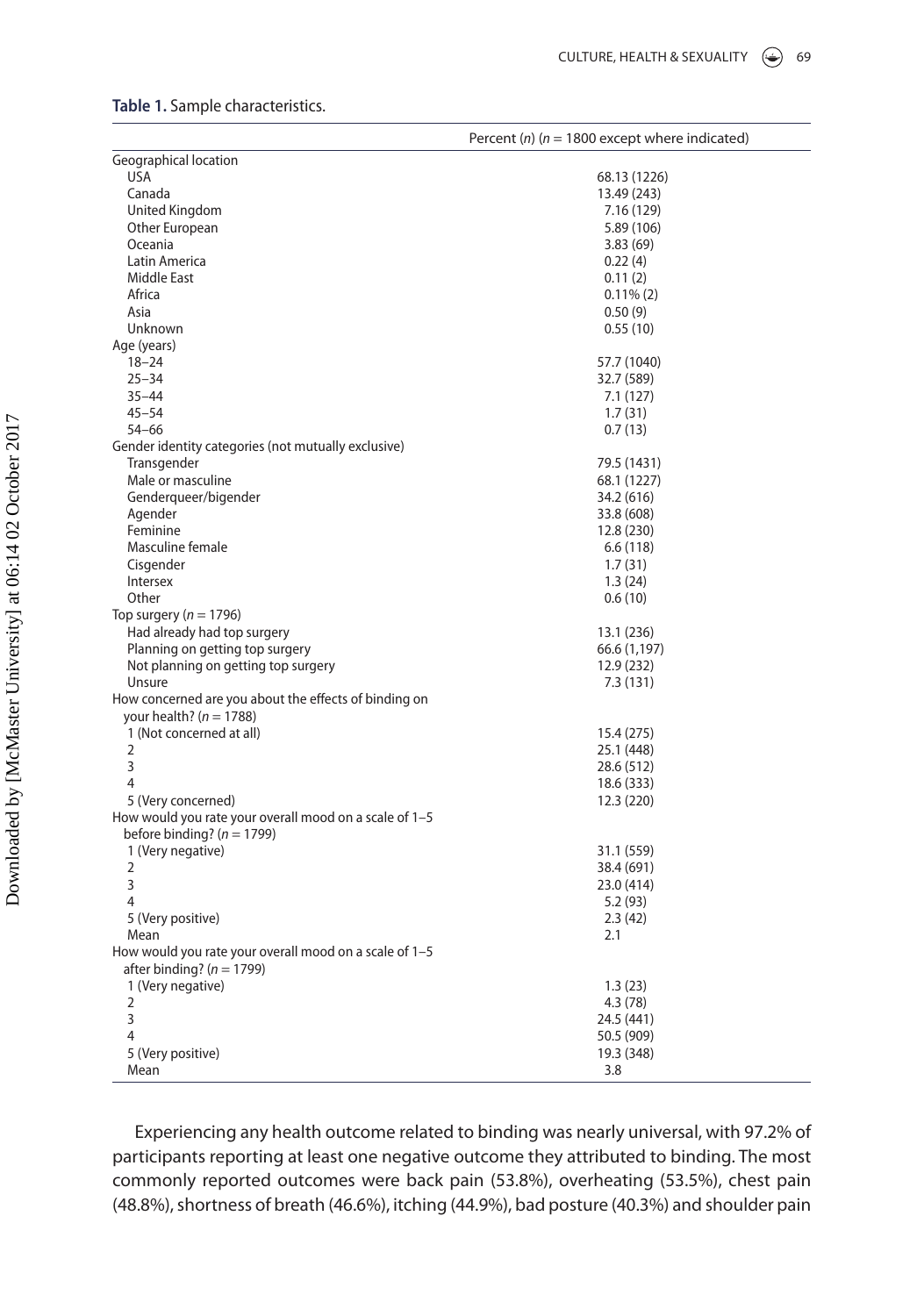|                                          | Percent ( <i>n</i> ) ( $n = 1800$ ) |
|------------------------------------------|-------------------------------------|
| Median hours per day spent binding (IQR) | 10(8, 12)                           |
| Median days per week spent binding (IQR) | 7(4,7)                              |
| Median duration of binding (IQR)         | 2 years (1 year, 4 years)           |
| Binding method used (all that apply)     |                                     |
| <b>Binders</b>                           | 87.2 (1570)                         |
| Sports bras                              | 33.1 (597)                          |
| Shirt layering                           | 24.0 (432)                          |
| Multiple sports bras                     | 18.6 (335)                          |
| Elastic or other bandage                 | 16.5 (298)                          |
| Athletic compression wear                | 15.3 (276)                          |
| Neoprene compression wear                | 6.6(118)                            |
| Duct tape or plastic wrap                | 4.3(78)                             |
| Homemade                                 | 3.1(55)                             |
| Chest size ( $n = 1515$ )                |                                     |
| A                                        | 12.7 (193)                          |
| B                                        | 24.0 (364)                          |
|                                          | 23.8 (361)                          |
| D                                        | 15.0 (227)                          |
| E                                        | 16.2(245)                           |
| F or larger                              | 8.3(125)                            |

<span id="page-7-0"></span>

(38.9%) (Table [3](#page-8-0)). Of the categories examined, skin/soft tissue and pain symptoms were most common, with 76.3% of respondents reporting any skin/tissue concern and 74.0% reporting any pain-related concern.

Odds ratios and confidence intervals for all bivariate regression models and for the 28 multivariate regression models are provided in the [Supplemental Data](http://dx.doi.org/10.1080/13691058.2016.1191675) for this paper. In bivariate analyses, binding-years was associated with 24 of 28 outcomes. Intensity was associated in bivariate analyses with 15 of 28 outcomes. However, after adjusting for binding practices, binding method and chest size in the multivariate models, intensity was only positively associated with skin infections and negatively associated with four outcomes.

In multivariate models, frequency was the factor most consistently associated with negative health outcomes (22 of 28 outcomes) (Table [4\)](#page-9-0). Duration was also independently associated with 13 of 28 outcomes. Larger chest size was independently associated with higher odds of 11 of the 28 outcomes. Chest size was consistently associated with skin and soft tissue outcomes, unassociated with pain, general or respiratory outcomes and inconsistently associated with musculoskeletal, neurological or gastrointestinal outcomes. Commercial binders were the binding method most consistently associated with negative outcomes (20/28), followed by elastic or other bandages (14/28) and duct tape or plastic wrap (13/28).

## **Discussion**

This study provides the first empirical evidence on the prevalence and correlates of selfreported health outcomes related to chest binding among transmasculine individuals. While the self-reported health impacts of binding vary greatly, nearly all respondents experienced at least one negative health effect. This finding suggests that chest binding may impact the health of many transmasculine individuals.

Binding frequency, or average days per week spent binding, was the factor most consistently associated with risk for self-reported negative health outcomes in adjusted analyses (22/28 outcomes). This suggests that taking 'off' days from binding could potentially reduce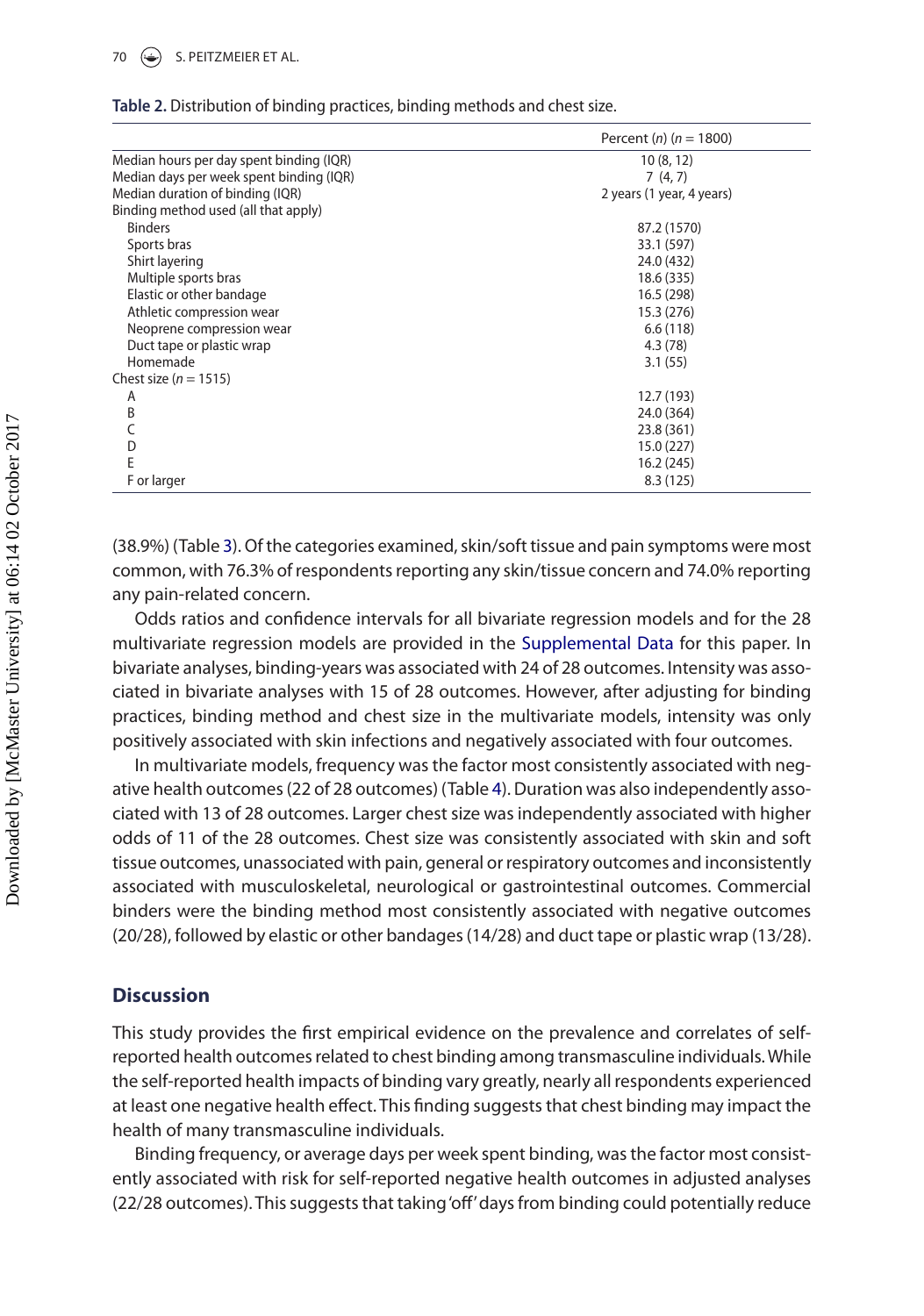| Health outcome (all that apply) | Percent (n) ( $n = 1800$ ) |
|---------------------------------|----------------------------|
| Pain                            |                            |
| Chest pain                      | 48.8 (878)                 |
| Shoulder pain                   | 38.9 (700)                 |
| Back pain                       | 53.8 (969)                 |
| Abdominal pain                  | 14.5 (262)                 |
| Any pain outcome                | 74.0 (1333)                |
| Musculoskeletal                 |                            |
| <b>Rib fractures</b>            | 2.8(50)                    |
| Rib or spine changes            | 11.6 (209)                 |
| Bad posture                     | 40.3 (726)                 |
| Shoulder joint 'popping'        | 12.3 (221)                 |
| Muscle wasting                  | 5.4 (97)                   |
| Any musculoskeletal outcome     | 46.8 (843)                 |
| Neurological                    |                            |
| <b>Numbness</b>                 | 15.7 (282)                 |
| Headache                        | 19.1 (344)                 |
| Lightheadedness or dizziness    | 27.8 (500)                 |
| Any neurological outcome        | 41.0 (738)                 |
| Gastrointestinal                |                            |
| Digestive issues                | 11.3 (203)                 |
| Heartburn                       | 11.1 (200)                 |
| Any gastrointestinal outcome    | 17.7 (318)                 |
| Generalised                     |                            |
| Overheating                     | 53.5 (963)                 |
| Fatigue                         | 27.2 (489)                 |
| Weakness                        | 17.3(311)                  |
| Any generalised outcome         | 61.7 (1112)                |
| Respiratory                     |                            |
| Cough                           | 17.2 (310)                 |
| <b>Respiratory infections</b>   | 3.4 (62)                   |
| Shortness of breath             | 46.6 (839)                 |
| Any respiratory outcome         | 50.7 (914)                 |
| Skin/tissue                     |                            |
| Breast changes                  | 27.5 (495)                 |
| <b>Breast tenderness</b>        | 33.9 (611)                 |
| Scarring                        | 7.7 (138)                  |
| Swelling                        | 4.3(77)                    |
| Acne                            | 33.8 (608)                 |
| Itch                            | 44.9 (808)                 |
| Skin changes                    | 15.2 (273)                 |
| Skin infection                  | 5.3(95)                    |
| Any skin/tissue issue           | 76.3 (1375)                |
| Any of the above                | 97.2 (1750)                |

<span id="page-8-0"></span>**Table 3.** Prevalence of self-reported health outcomes attributed to binding.

risk for negative health impacts. This is notable given that over half of participants bind daily and do not regularly take off days.

Current community resources largely recommend reducing binding intensity (i.e., hours per day spent binding) to reduce negative physical effects (Hudson [2004](#page-12-1); TransGuys 2014), but our data do not necessarily support this recommendation, as intensity was largely unassociated with physical health outcomes in multivariate analyses. Based on this study, individuals may consider reducing the frequency of binding, in addition to or instead of reducing the daily intensity of binding, to minimise or prevent negative physical symptoms.

Binding intensity was associated with many outcomes in bivariate analyses, which may be why binding intensity is perceived to be associated with negative health impacts. However, after adjusting for other binding practices, intensity was unassociated with most outcomes in multivariate models, and was in fact negatively associated with four outcomes (numbness, lightheadedness, fatigue and weakness). This puzzling finding may indicate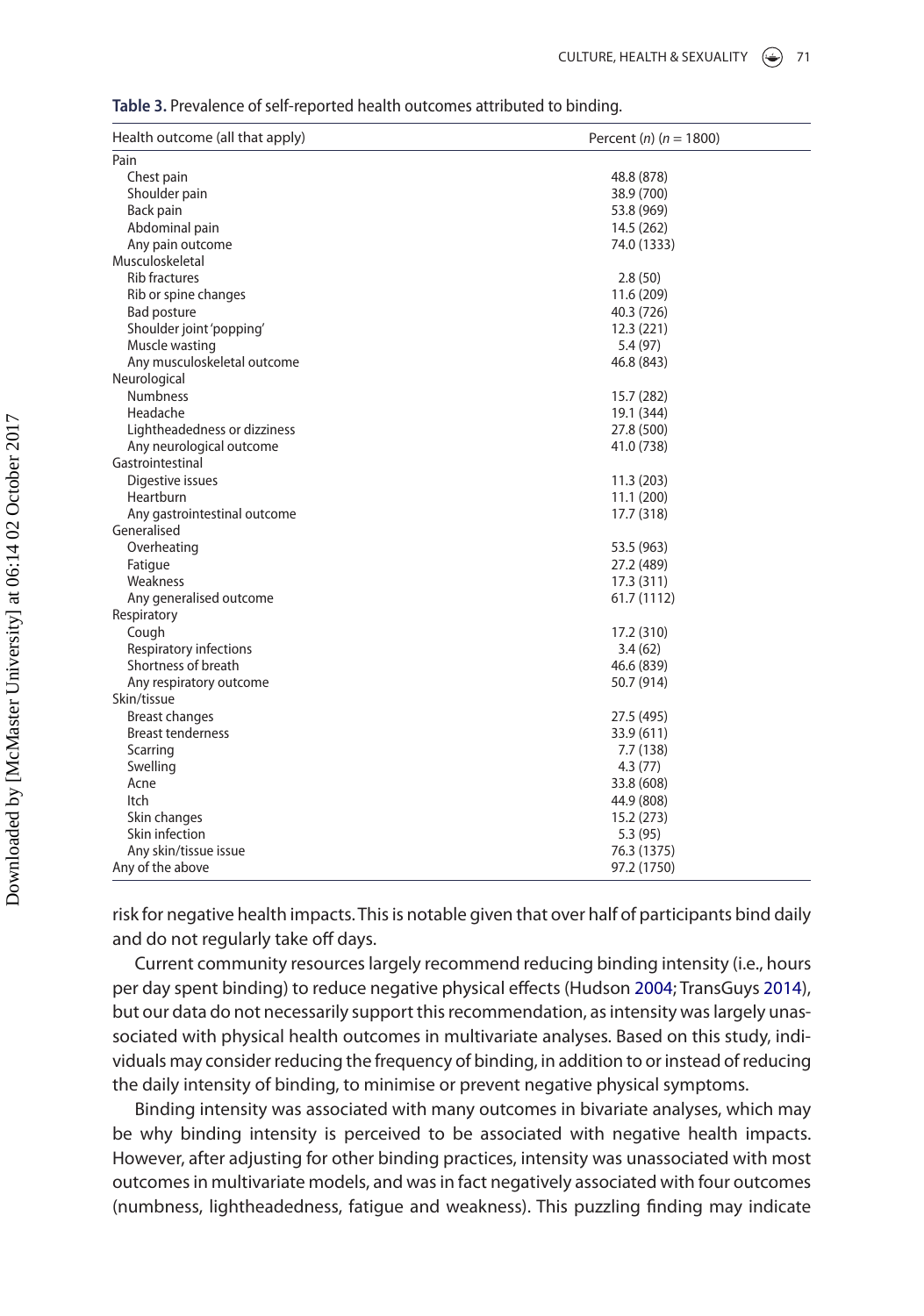|                                |                                                                                                                     | Inten-<br>sity<br>(hours,<br>day) | quency<br>(days/<br>week)<br>Fre-                                         | Duration<br>(years)     | Chest<br>size                                       | <b>Binders</b>                           | layering<br>Shirt               | Sports<br>bra | Multiple<br>sports<br>bras | bandage<br>or other<br>Elastic                      | Athletic<br>pression<br>com-<br>wear | pression<br>prene<br>com-<br>Neo-<br>wear | tape or<br>plastic<br>Duct<br>wrap | Home-<br>made |
|--------------------------------|---------------------------------------------------------------------------------------------------------------------|-----------------------------------|---------------------------------------------------------------------------|-------------------------|-----------------------------------------------------|------------------------------------------|---------------------------------|---------------|----------------------------|-----------------------------------------------------|--------------------------------------|-------------------------------------------|------------------------------------|---------------|
| Pain                           | Shoulder pain<br>Chest pain                                                                                         |                                   | $\overline{12}$<br>$\overline{1}$                                         | $\overline{1}$          |                                                     | 1.5<br>2.5<br>2.2                        | $\ddot{5}$<br>$\overline{14}$   |               |                            | 1.5                                                 |                                      |                                           | $2.6$<br>2.1                       |               |
| MSK                            | Rib or spine changes<br>Abdominal pain<br>Shoulder joint<br><b>Rib Fractures</b><br><b>Bad</b> posture<br>Back pain |                                   | $\overline{4}$<br>$\frac{4}{7}$ $\frac{7}{7}$ $\frac{7}{7}$               | $\frac{1}{2}$           | $\Xi$                                               | 3.3<br>$\frac{0}{2}$ .                   | $\frac{6}{1}$<br>$\frac{15}{2}$ |               |                            | $\ddot{1}$<br>$\frac{28}{10}$ $\frac{6}{10}$<br>2.4 | 2.3                                  |                                           | $2.8$<br>2.0<br>2.1                |               |
| Neuro                          | Headache<br>Lightheadedness/<br>Muscle wasting<br>buiddod,<br>Numbness                                              | 95<br>9ċ                          | $\frac{13}{12}$                                                           | $\frac{13}{11}$         | $\Xi$                                               | 3.5<br>$1.6$<br>2.5<br>$\overline{17}$   | 1.5                             |               |                            | $\frac{15}{1}$<br>$\overline{17}$                   |                                      |                                           | $3.0$<br>2.3                       |               |
| ල්<br>ප<br>ヮ                   | Digestive issues<br>Overheating<br>dizziness<br>Heartburn<br>Fatigue                                                | 95 S                              | コロコロ                                                                      | $\Xi \Xi$               | $\overline{1}$ .                                    | $\ddot{0}$<br>2.9<br>23                  | 1.4                             |               |                            | $\frac{15}{2}$                                      | $\ddot{=}$ $\ddot{=}$ $\ddot{=}$     |                                           | 2.6<br>3.2                         |               |
| Skin or tissue<br>Resp.        | Respiratory infections<br>Shortness of breath<br>Breast changes<br>Neakness<br>Cough                                |                                   | $\frac{1}{1}$ .<br>$\frac{1}{2}$<br>$\frac{1}{2}$ $\frac{1}{2}$<br>$\sum$ | Ξ                       | $\Xi$                                               | $\frac{1}{2}$<br>$\frac{2.1}{2.9}$<br>23 | $\overline{1}$ .<br>1.4         | 5<br>2.0      |                            | $\frac{6}{1}$<br>1.4                                |                                      | $\frac{8}{1}$                             | $2.8$<br>1.9                       | 2.6           |
|                                | Breast tenderness<br>Swelling<br>Scarring<br>Acne<br>Itch                                                           |                                   | $\frac{3}{2}$                                                             | $\ddot{c}$              | $\Xi \stackrel{\sim}{=} \Xi \stackrel{\sim}{=} \Xi$ | $2.8$<br>2.0                             | 1.4<br>1.4                      |               | $\frac{8}{1}$<br>14        | 2.0                                                 |                                      |                                           | 2.9<br>2.3                         |               |
| Total positively<br>associated | Skin infection<br>Skin changes                                                                                      | $\Xi$ –                           | $\Xi \Xi \Xi \Xi$                                                         | $\Xi \Xi \Xi \Xi_{\Xi}$ | $\Xi \; \Xi \; \Xi \; \Xi$                          | 2.3<br>$\overline{c}$                    | $\frac{2.0}{11}$                |               | 2.1<br>ξ                   | $\overline{4}$                                      | $\frac{6}{1}$<br>5                   |                                           | $\tilde{1}$                        |               |

<span id="page-9-0"></span>Table 4. Summary of multivariate regression models for 28 self-reported outcomes.<sup>a</sup> **Table 4.** Summary of multivariate regression models for 28 self-reported outcomes.<sup>a</sup>

Downloaded by [McMaster University] at 06:14 02 October 2017

Downloaded by [McMaster University] at 06:14 02 October 2017

°Each row contains the significant associations (adjusted odds ratios [AORs]) from a multivariate regression model with the outcome listed on the left side of the row. Covariates are listed in the columns. Blank cells ind aEach row contains the significant associations (adjusted odds ratios [AORs]) from a multivariate regression model with the outcome listed on the left side of the row. Covariates are listed in the columns. Blank cells indicate the association was not significant at *p* < 0.05. For all AORs and 95% confidence intervals for each model, as well as the results from the bivariate models, please refer

Abbreviations: Gen = generalised; Gl = gastrointestinal; MSK = musculoskeletal; Neuro = neurological; Resp = respiratory. Abbreviations: Gen = generalised; GI = gastrointestinal; MSK = musculoskeletal; Neuro = neurological; Resp = respiratory. to the appendix. to the appendix.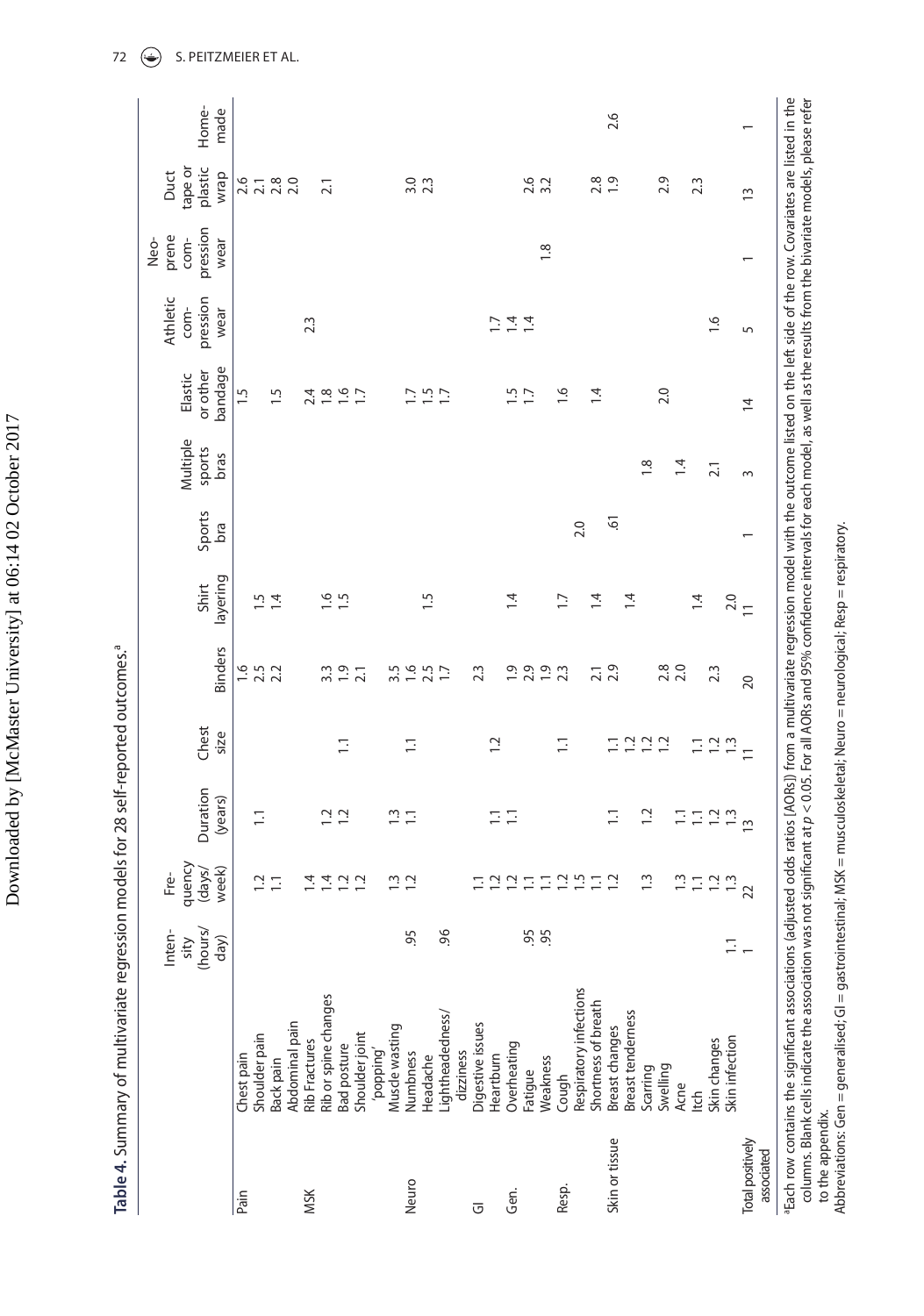issues of reverse causation whereby individuals who experience negative health outcomes reduce their average binding intensity, so that lower intensities appear associated with negative outcomes. Given that many community resources recommend reducing binding intensity if negative symptoms are experienced, this explanation is plausible, but longitudinal data are needed to fully understand the relationship between binding intensity and negative physical outcomes.

In addition to frequency, duration (number of years spent binding regardless of frequency or intensity) was independently and positively associated with 13 health outcomes, particularly skin and soft tissue outcomes and musculoskeletal outcomes. Reducing duration by delaying the onset of binding, if possible, may reduce the risk of experiencing the negative physical outcomes explored in this study. For individuals experiencing significant gender dysphoria, chest reconstruction surgery offers a way to decrease risks associated with duration and often results in improved quality of life (Newfield et al. [2006](#page-12-10); World Professional Association for Transgender Health [2012\)](#page-12-16). For most, however, surgery is not always desired, can be difficult to access and often involves financial hardship in addition to the risks and recovery period that accompany surgery.

Commercial binders were the binding method most consistently associated with negative health outcomes, possibly because such binders have the potential to provide more compression than other binding methods. This finding is inconsistent with community perceptions that commercial binders represent the safest option (Cole and Han [2011](#page-11-3); Hudson [2004](#page-12-1); QMunity [2013](#page-12-12); Stanford University, Vaden Health Center [2014](#page-12-13); TransGuys 2014). This study lacked sufficient detail about participants' binding practices to determine if binders are uniformly risky, or if practices such as wearing multiple binders or overly tight binders drove the heightened risk associated with binders in this study. Elastic and other bandages, duct tape and plastic wrap were all commonly associated with negative health outcomes, a finding consistent with existing community recommendations against their use. Sports bras, layering sports bras and neoprene or athletic compression wear were the binding methods least commonly associated with negative outcomes, and therefore may be the safest options for binding.

Larger chest sizes were primarily associated with self-reported skin and soft tissue health outcomes. Excess risk associated with larger chest sizes could potentially be mitigated by practicing good skin care, choosing safer binding methods or reducing duration or frequency of binding.

Although binding is associated with many negative physical health outcomes, it is also associated with significant improvements in mood and mental health. In response to openended questions about mental health effects and motivations for binding, participants consistently affirmed that the advantages of binding outweighed the negative physical effects. Many participants said that binding made them feel less anxious, reduced dysphoria-related depression and suicidality, improved overall emotional wellbeing and enabled them to safely go out in public with confidence.

#### *Clinical implications and conclusions*

Based on the findings of this and other studies, healthcare providers should be aware that many transmasculine individuals practise chest binding and familiarise themselves with potential physical outcomes associated with binding, in addition to the mental health benefits. Clinicians should regularly assess their transgender patients' binding practices, any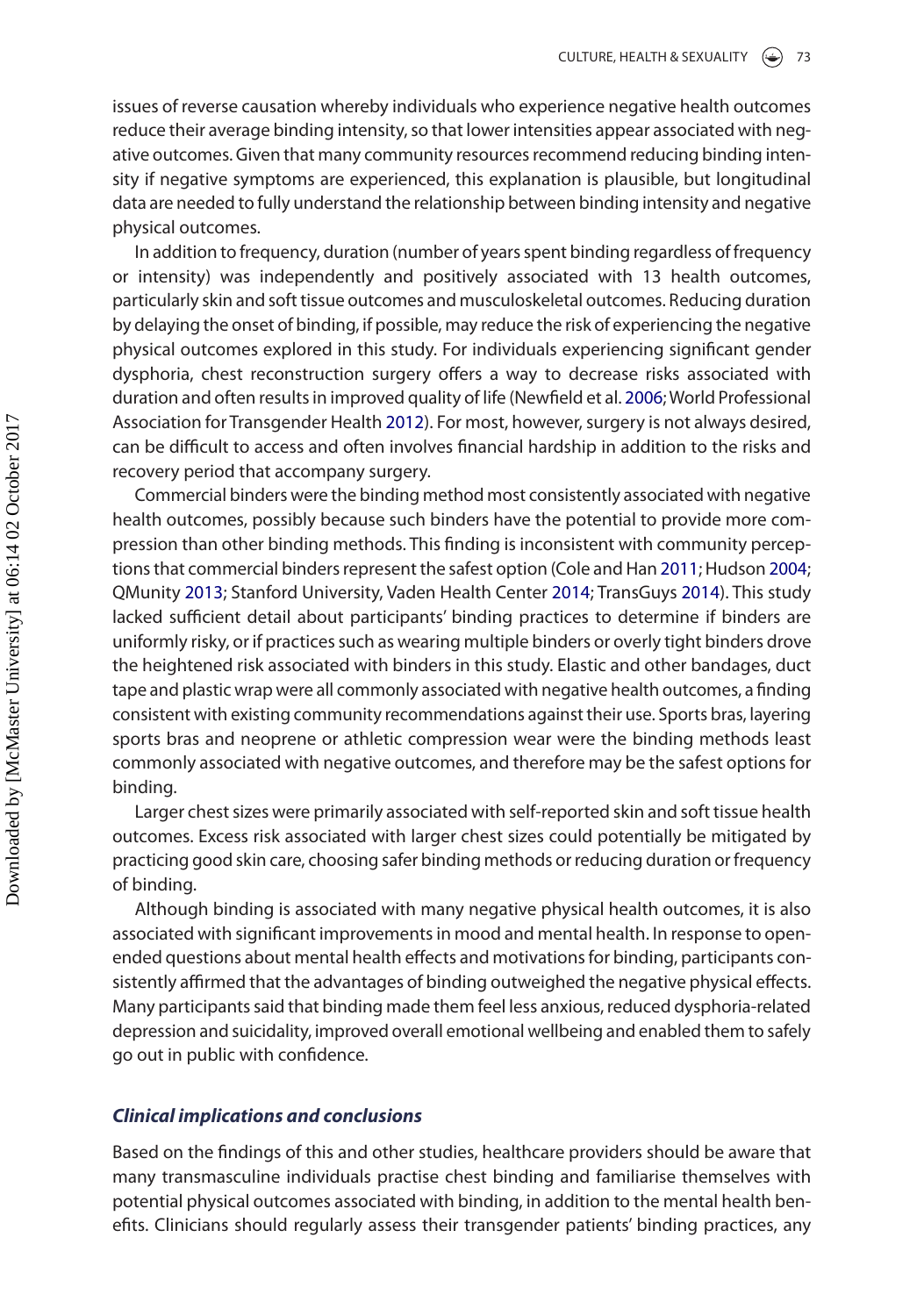symptoms the patient attributes to binding, and motivations for binding in order to understand the risks and benefits of binding for each patient. Where necessary, clinicians should compare the physical harms caused by binding with the mental health or quality of life benefits reported by the patient. Following this assessment, providers should use their clinical judgement to prioritise symptoms and engage in shared decision-making with patients to devise a suitable treatment plan. Addressing the negative physical effects of binding should not necessarily take priority over mental health benefits, but in some cases, it will be suitable for clinicians to advise against binding if physical outcomes are sufficiently severe*.*

Healthcare providers may be able to help their patients reduce negative outcomes associated with binding by recommending 'off-days' from binding when possible, avoiding elastic bandages, duct tape and plastic wrap as methods for binding and using caution with commercial binders. Providers should counsel patients on how to prevent specific symptoms that this study found were common, such as practising good skin hygiene to avoid skin issues and treat symptoms as they arise. Clinicians may also be able to help interested patients reduce the duration of their binding by connecting patients with resources and referrals for top surgery, thereby limiting the duration of binding and its associated negative health outcomes, as well as potentially improving quality of life (Newfield et al. [2006\)](#page-12-18).

<span id="page-11-9"></span>While this study suggests that there are many negative health outcomes associated with chest binding, health providers should avoid making categorical recommendations against binding due to its positive effects on mental health and quality of life. Instead, clinicians might usefully work with patients to understand their motivations for binding, to minimise risk and to empower patients with the most current research to make informed decisions about binding that support all aspects of their physical and mental health.

# **Disclosure statement**

No potential conflict of interest was reported by the authors.

# **References**

- <span id="page-11-7"></span>Alexander, J. [2004](#page-4-0). *In Their Own Words: LGBT Youth Writing the World Wide Web*. New York: GLAAD Center for the Study of Media in Society.
- <span id="page-11-6"></span>Berry, M. G., R. Curtis, and D. Davies. [2012](#page-2-0). "Female-to-Male Transgender Chest Reconstruction: A Large Consecutive, Single-Surgeon Experience." *Journal of Plastic, Reconstructive & Aesthetic Surgery* 65 (6): 711–719.
- <span id="page-11-1"></span>Bockting, W., G. Knudson, and J. M. Goldberg. [2006](#page-2-1). "Counseling and Mental Health Care of Transgender Adults and Loved Ones." *International Journal of Transgenderism* 9 (3-4): 35–82.
- <span id="page-11-3"></span>Cole, B., and L. Han. [2011](#page-2-2). *Freeing Ourselves: A Guide to Health and Self Love for Brown Bois*. Oakland: Brown Boi Project.
- <span id="page-11-8"></span>Columbia Health. [2014](#page-4-1). "Breast Binding Safety." *Columbia University Health*. Accessed September 26, 2014.<http://goaskalice.columbia.edu/breast-binding-safety>
- <span id="page-11-0"></span>Conron, K. J., G. Scott, G. S. Stowell, and S. J. Landers. [2012.](#page-1-3) "Transgender Health in Massachusetts: Results from a Household Probability Sample of Adults." *American Journal of Public Health* 102 (1): 118–122.
- <span id="page-11-5"></span>Dutton, L., K. Koenig, and K. Fennie. [2008](#page-2-3). "Gynecologic Care of the Female-to-Male Transgender Man." *Journal of Midwifery & Women's Health* 53 (4): 331–337.
- <span id="page-11-2"></span>Ekins, R., and D. King. [2006.](#page-2-4) *The Transgender Phenomenon*. Thousand Oaks, CA: SAGE.
- <span id="page-11-4"></span>Factor, R., and E. Rothblum. [2008](#page-2-5). "Exploring Gender Identity and Community among Three Groups of Transgender Individuals in the United States: MTFs, FTMs, and Genderqueers." *Health Sociology Review* 17 (3): 235–253.